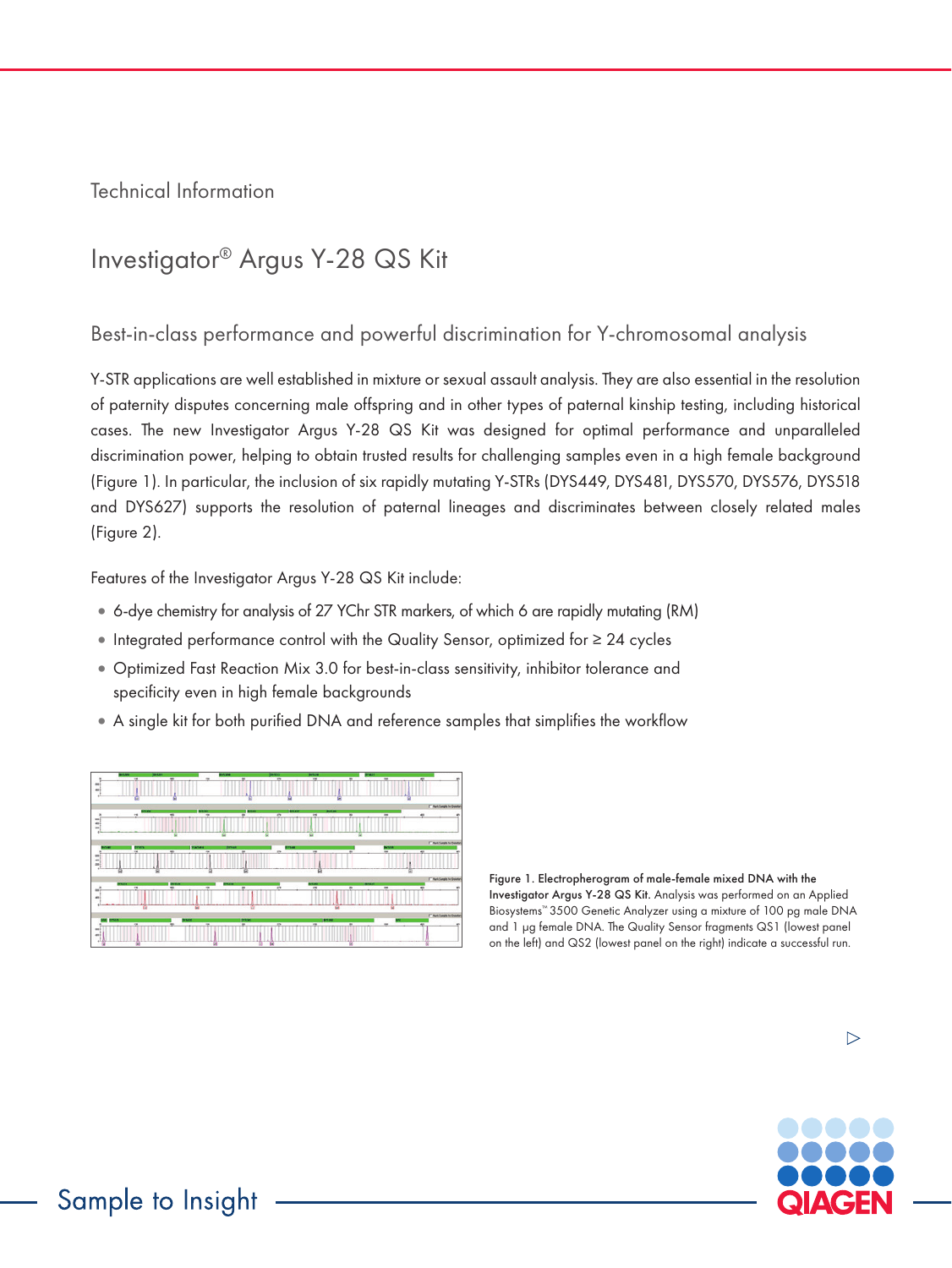|                     |                  | Thermo Yfiler | Thermo Yfiler Plus<br>Promega PP Y23 |               | Argus Y-28 QS |  |
|---------------------|------------------|---------------|--------------------------------------|---------------|---------------|--|
| Number of alleles   |                  | 17            | 23                                   | 27            | 27            |  |
| $\mathbf{1}$        | DYS19            |               |                                      |               |               |  |
| 3                   | DYS385 a/b*      |               |                                      |               |               |  |
| $\overline{\bf{4}}$ | DYS3891          |               |                                      |               |               |  |
| 5                   | <b>DYS389 II</b> |               |                                      |               |               |  |
| 6                   | DYS390           |               |                                      |               |               |  |
| $\overline{7}$      | DYS391           |               |                                      |               |               |  |
| 8                   | DYS392           |               |                                      |               |               |  |
| 9                   | DYS393           |               |                                      |               |               |  |
| 10                  | <b>DYS437</b>    |               |                                      |               |               |  |
| 11                  | <b>DYS438</b>    |               |                                      |               |               |  |
| 12                  | DYS439           |               |                                      |               |               |  |
| 13                  | <b>DYS448</b>    |               |                                      |               |               |  |
| 14                  | <b>DYS456</b>    |               |                                      |               |               |  |
| 15                  | <b>DYS458</b>    |               |                                      |               |               |  |
| 16                  | DYS635           |               |                                      |               |               |  |
| 17                  | YGATAH4          |               |                                      |               |               |  |
| 18                  | DYS481           |               |                                      | $\frac{1}{2}$ |               |  |
| 19                  | <b>DYS533</b>    |               |                                      |               |               |  |
| 20                  | DYS549           |               |                                      |               |               |  |
| 21                  | <b>DYS570</b>    |               |                                      |               |               |  |
| 22                  | <b>DYS576</b>    |               |                                      |               |               |  |
| 23                  | <b>DYS643</b>    |               |                                      |               |               |  |
| 24                  | DYS449           |               |                                      |               |               |  |
| 25                  | <b>DYS460</b>    |               |                                      |               |               |  |
| 26                  | <b>DYS518</b>    |               |                                      |               |               |  |
| 27                  | <b>DYS627</b>    |               |                                      |               |               |  |
| 29                  | DYF387S1*        |               |                                      |               |               |  |

Figure 2. Marker distribution of YChr STR loci and their fit to commercial products.

\*Duplicated loci are counted twice as they provide two alleles.

**Extended Minimal Haplotype ZYfiler Set Commonly used Z Rapidly Mutating** 

### Competence in workflow efficiency

Processing complex casework samples with male DNA in a very high female background in routine testing can be very challenging. We developed the Investigator Argus Y-28 QS Kit to meet this challenge. In addition, the Investigator Argus Y-28 QS Kit can be used to process single-source reference samples using direct PCR amplification from buccal cells or other reference materials, like blood on paper or epithelial swabs,

without the need for sample purification. This saves time and money by supporting any application in paternity and kinship testing where such reference materials are much more common. Furthermore, the Quality Sensor has been optimized in a way that gives trusted results even with the low cycling numbers that are common in direct amplification.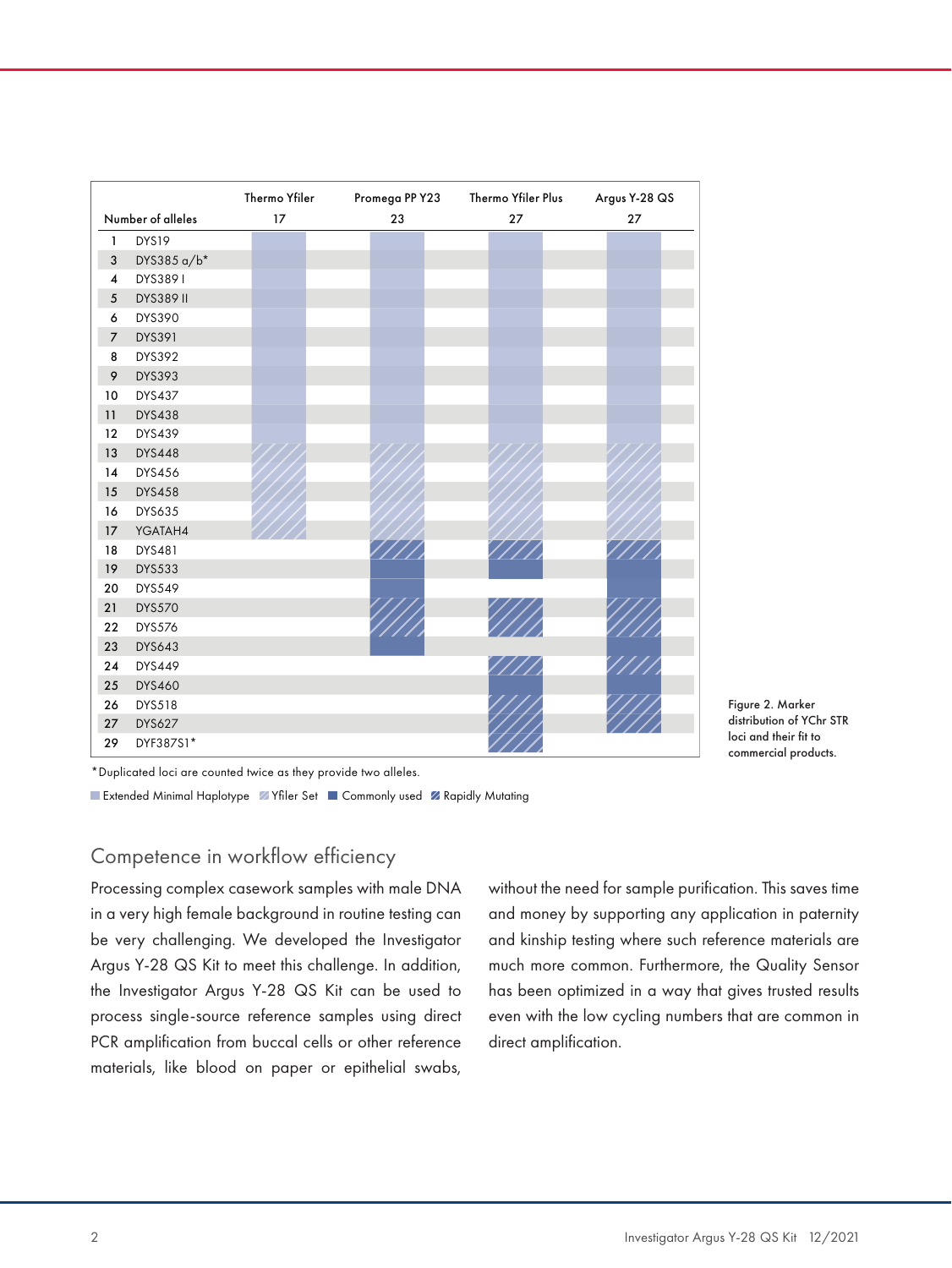#### Unparalleled performance with compromised samples

Small DNA traces can be challenging for casework sample analysis. Inhibitors are often present in these traces and they can also contain mixtures of DNA from multiple contributors. In such situations, the high sensitivity, inhibitor tolerance and clean baseline provided by the Investigator Argus Y-28 QS Kit can greatly improve your success of producing a useable STR profile (Figure 3). To complement the kit's expected sensitivity and robustness, the Quality Sensor can indicate how best to proceed, helping you to reduce costs and increase process efficiency. The benefits of the Investigator Argus Y-28 QS Kit include:

- •Quality Sensor for better decision making and easier data interpretation
- •Highest sensitivity and inhibitor tolerance provide a high pass rate for even the most challenging samples





Figure 3. The Investigator Argus Y-28 QS Kit shows high tolerance of inhibitors. A Electropherogram of control DNA 9948 amplified with the Investigator Argus Y-28 QS Kit in the presence of hematin. Hematin at 750 µM/µl did not interfere with amplification, and a high-quality profile was obtained. The Quality Sensor fragments QS1 (lowest panel on the left) and QS2 (lowest panel on the right) were not adversely affected, indicating a successful run. B Comparison study of amplification by the Investigator Argus Y-28 QS Kit and others in the presence of inhibitors. Sensitivity of the Investigator Argus Y-28 QS Kit was compared to the PowerPlex® Y23 Kit and the Yfiler™ Plus PCR Amplification Kit in the presence of increasing amounts of common inhibitors. The Investigator Argus Y-28 QS Kit outperformed other methods based on STR allele recovery rates. PCR was performed in duplicate under standard handbook conditions and analyzed on an Applied Biosystems 3500xL Genetic Analyzer. Total numbers of alleles detected at a 50 RFU threshold in duplicate are shown. Alleles were detected above 50 RFU threshold in duplicated amplifications of control DNA 9948.

B